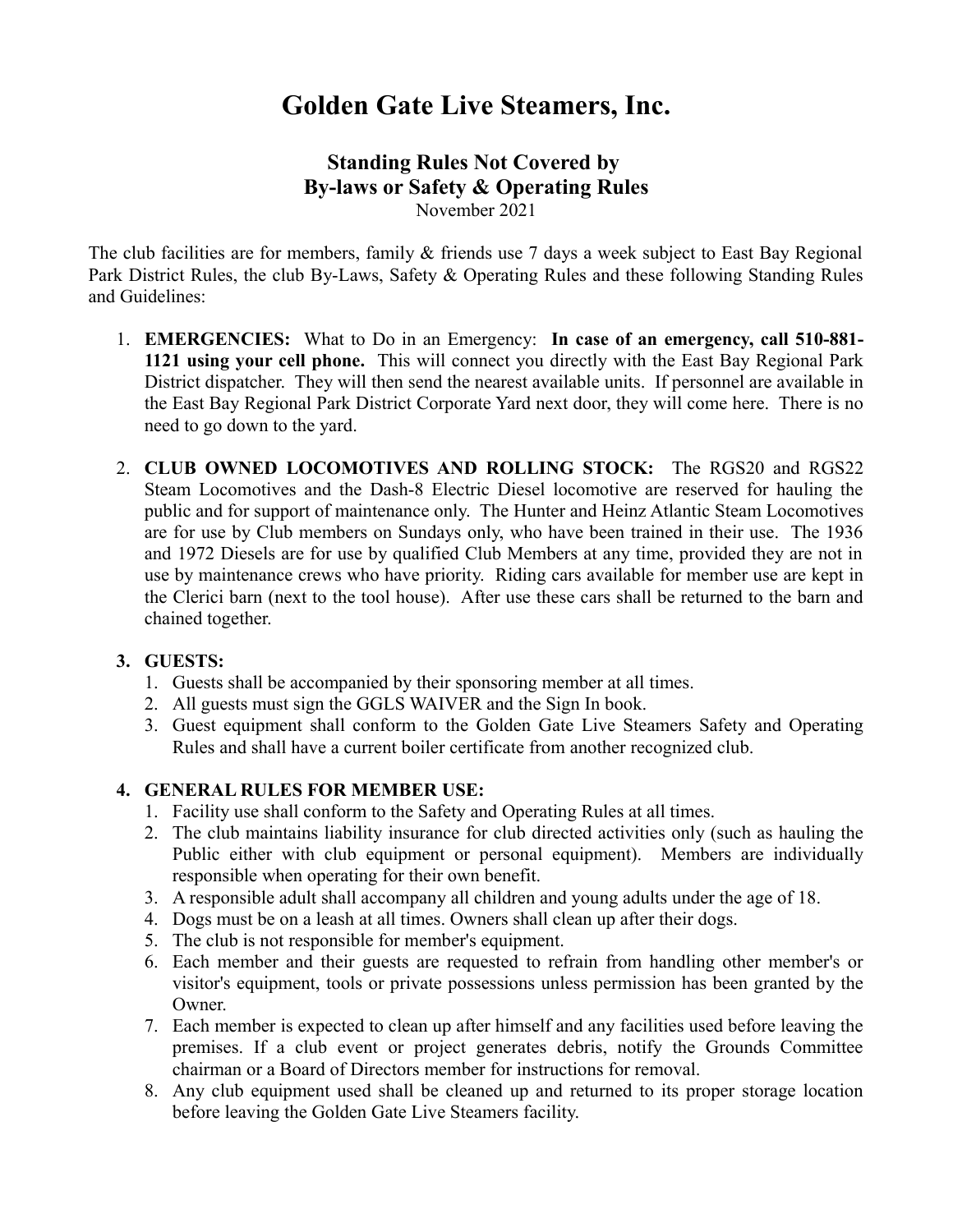- 9. The use of the shop and tools in the rear of the Shattock Barn is available to all members under the jurisdiction of the Shop Foreman. The club assumes no responsibility for injuries sustained while using the shop or tools. After use, the premises shall be cleaned up and tools returned to their proper places.
- 10. No club equipment or tools shall be removed from the premises without the permission of the responsible committee chairman or the Board of Directors.
- 11. Do not remove or relocate hoses. They must remain in place for fire fighting.
- 12. Any person removing furniture from the club house, shall return or cause to be returned the furniture removed before leaving the premises.
- 13. There is no night running or overnight stay except at authorized Meets.
- 14. Pay for any sodas or donuts consumed.
- 15. The club hand car is for use by club members and/or their guests. It may not be run on the trestle and can only to be used on the short inner loop or on the outer loop. If there are other trains operating on the same loop, you must move over to another loop or park the hand car until another loop is available if both loops are being used. Use of the hand car by any member under the age of 12 must be accompanied by an adult at all times and the hand car may never be pushed or pulled by a locomotive.
- 16. The library reference material in the club house is available to all members under the jurisdiction of the Librarian and contributions or removal of these reference materials shall be coordinated by that person.
- 17. Donations of publications, tools, materials, equipment, etc. must be coordinated through the respective chairman or club official before being left in the clubhouse or club facility. All donations to the Golden Gate Live Steamers are permanent and without reservations, or claims pertaining to its use or disposition. The club is a  $501(c)(3)$  non-profit organization and donation receipts may be obtained from the club secretary for tax purposes.
- 18. No vehicles or equipment will be parked overnight without the permission of the Golden Gate Live Steamers president.

### **5. SECURITY:**

- 1. All members shall log in themselves and guests on the sign-in sheet in the clubhouse.
- 2. If the member unlocks a lock, he is responsible for locking it when done. If others are still using the facility, they shall be made aware it is their responsibility to lock it. If in doubt, lock the lock you have opened and let the next person reopen it.
- 3. The last person to depart from the track shall make sure that:
	- 1. All the buildings are locked and secured.
	- 2. The power panel is set properly as noted on the panel.
	- 3. From November through March, the water has been turned off and the water lines drained.
	- 4. The main gate is closed and locked.
- 6. **MEMBER FAMILY EVENTS:** The facility is available at all times without charge for members to use with their family and friends. Exclusive use is not allowed, other members may use the facility at the same time. No specific approval is required, but as a courtesy it is advisable to notify other members via the club web site (ggls.org), an announcement during the monthly meeting or a note posted in the club house. Member-organized event dates will be scheduled to avoid regular Golden Gate Live Steamers activities such as Sunday run times, workdays or meets/Open House days.